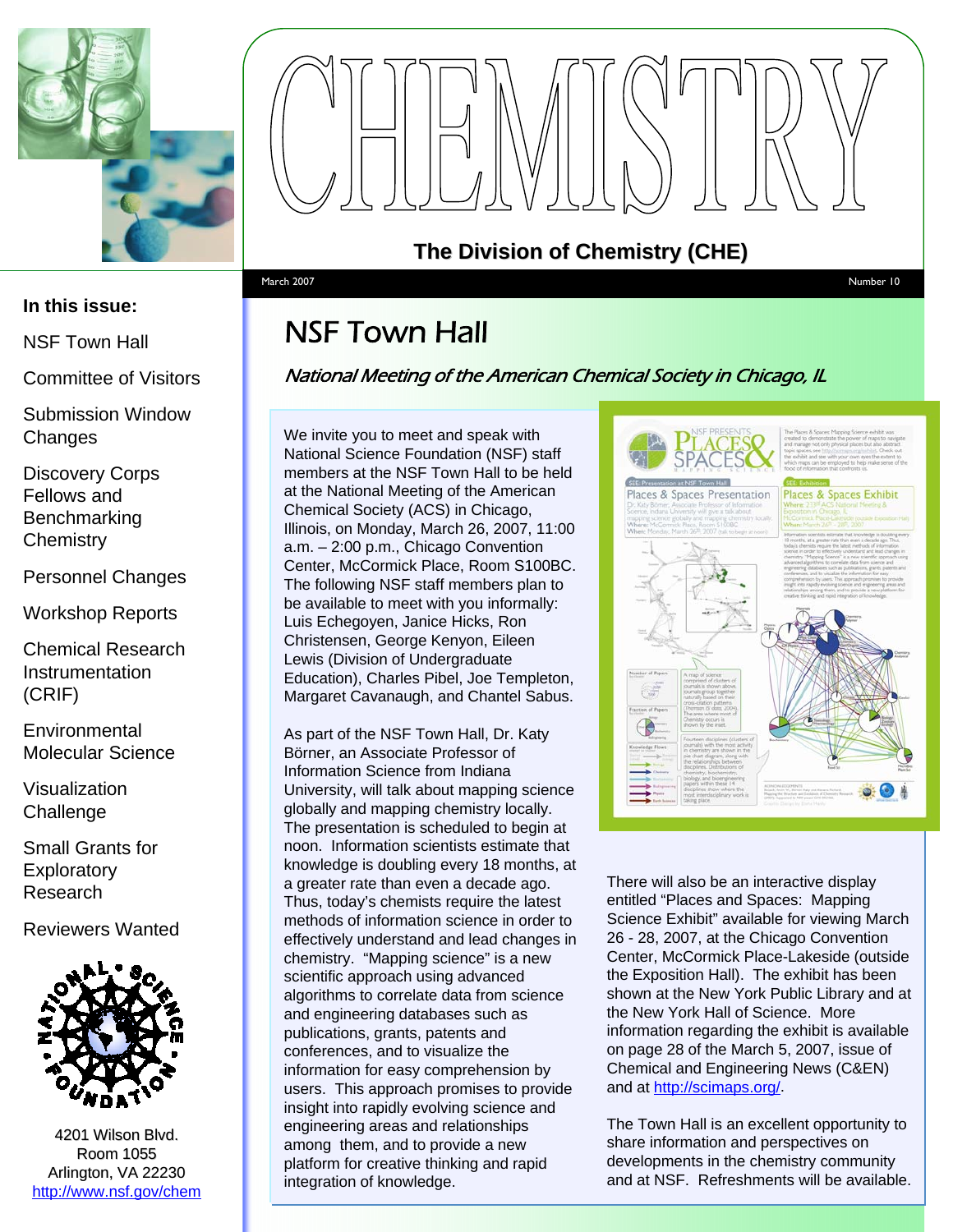#### **Committee of Visitors**

February, 2007. The Chair for this meeting was Professor Geraldine Richmond of the University of Oregon. Core questions addressed by the COV can be viewed at

[http://www.nsf.gov/events/event\\_summ.jsp?cntn\\_id=10](http://www.nsf.gov/events/event_summ.jsp?cntn_id=108234&org=CHE) 8234&org=CHE. The Division welcomes additional feedback from its community as part of this external evaluation. Please send comments to Geri Richmond at [richmond@uoregon.edu.](mailto:richmond@uoregon.edu) Geri will formally present the findings to the Mathematical and Physical Sciences Directorate Advisory Committee on April 6, 2007. We thank all members of the Chemistry COV for their hard work and participation.



#### **Significant Change to Chemistry's** Significant Change to Chemistry's the Division of Chemistry was held at the NSF in **Unsolicited Proposal Submission Window Unsolicited Proposal Window**

In order to ensure the timely handling of proposals and fairness in comparing competing requests for funding, the Directorate for Mathematical and Physical Sciences (MPS) Division of Chemistry (Division) has changed its proposal submission window for unsolicited proposals from the current single long window (second Monday in July until the second Friday in January) *to two shorter windows; one between July 1 and July 31 and another between November 1 and November 30*. The window changes are effective immediately. For purposes of NSF, the end date of each submission window converts to, and follows the same policies as, a deadline date.

This action follows a recommendation from the 2004 Committee of Visitors Report,

[http://www.nsf.gov/od/oia/activities/cov/mps/2004/CHEcov.](http://www.nsf.gov/od/oia/activities/cov/mps/2004/CHEcov.pdf) pdf, and consultation throughout the NSF and the community. The new windows will provide increased opportunities of co-review and co-funding of awards with other divisions within the NSF. Principal Investigators (PIs) may submit their proposal in either window. However, PIs should consider submitting their proposal in July if the proposal is bio-oriented or in November if it is materials research-oriented in order to enhance co-funding opportunities.

If you have questions regarding the new proposal submission windows, please email your questions to [proposalsubmissionwindow@nsf.gov.](mailto:proposalsubmissionwindow@nsf.gov) The entire Dear Colleague Letter regarding the submission window change is available for viewing at [http://www.nsf.gov/pubs/2007/nsf07139/nsf07139.jsp.](http://www.nsf.gov/pubs/2007/nsf07139/nsf07139.jsp) 

#### **Discovery Corps Fellowships and Discovery Corps Fellowships and Benchmarking Chemistry Symposia Benchmarking Chemistry Symposia at the Nation e National Meeting of the American Chemical Society in Chicago**

The Discovery Corps Fellowship (DCF) Program Principal Investigators will speak at a symposium Tuesday afternoon and Wednesday morning, McCormick Place North, Room N229, Level 2. DCF is an extended pilot program seeking new postdoctoral and professional development models that combine research with service-oriented projects. Discovery Corps Fellows develop integrated plans that incorporate an ambitious research project with other activities that address areas of national need (including enhanced research capacity and infrastructure, workforce development and job creation, and innovative linkages between chemistry and other fields).

A National Academy of Science report entitled "Benchmarking the Research Competitiveness of the U.S. in Chemistry, Chemical Engineering and Mechanical Engineering" will be presented in a Tuesday afternoon symposium in McCormick Place South, Room S100A, Level 1. This study was led by Charles Casey, University of Wisconsin, and was supported by the National Science Foundation. Quantitative and qualitative measures of the status of each discipline will be presented. Each benchmarking exercise will address the following: What is the position of US research in the field relative to that in other regions or countries? What are the key factors influencing relative US performance in the field (i.e., human resources, equipment, infrastructure, etc.)? On the basis of current trends in the United States and worldwide, extrapolate to the US relative position in the near and longer-term future.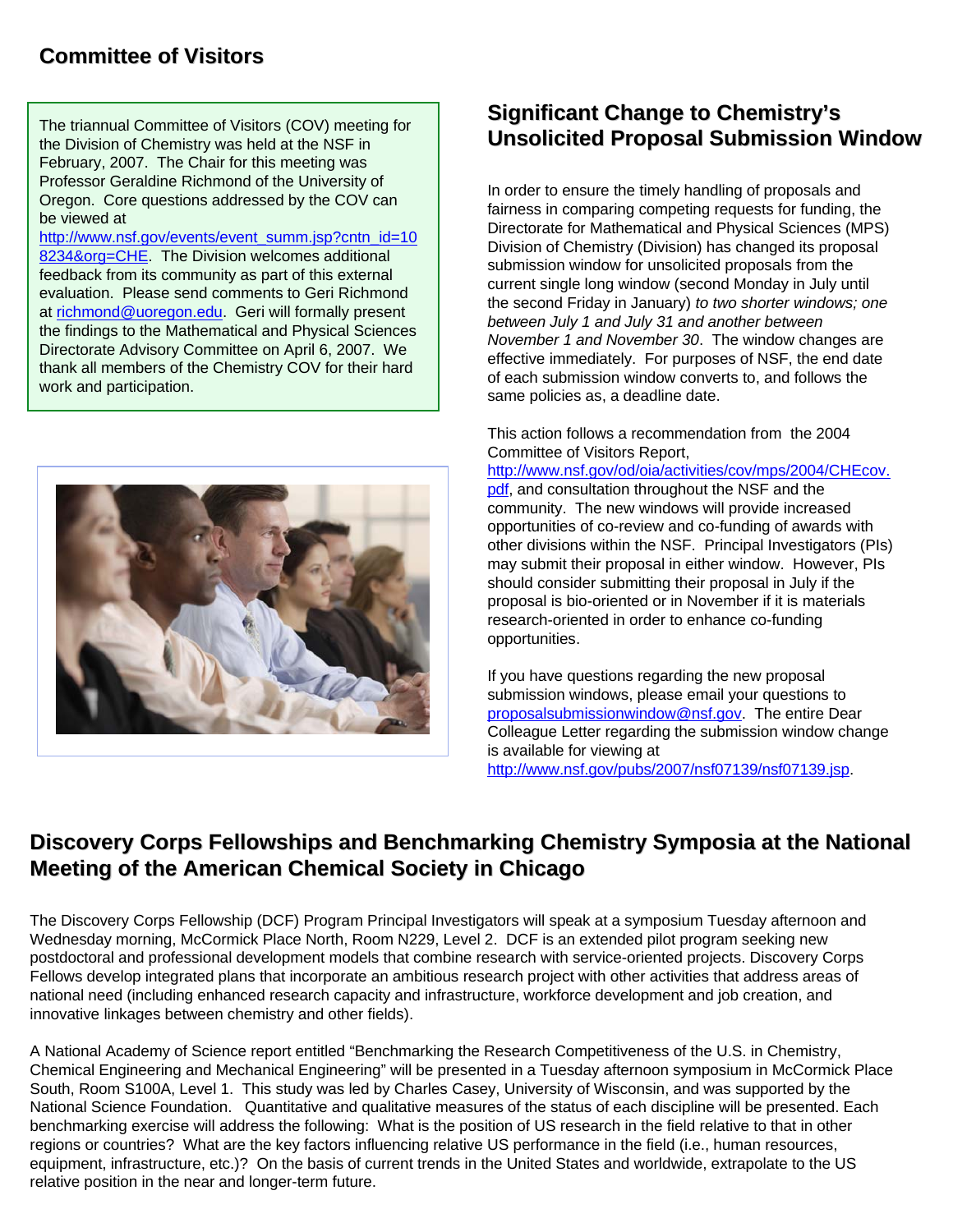#### **Personnel Changes and Availability Personnel Changes and Availability of Positions within the Divis of Positions within the Division of Chemistry f Chemistry**

The Division welcomes Jennifer Grasswick, C. Renee Wilkerson, and Khaleelah Po Rome as Science Assistants. The Science Assistants provide technical support for the Division Director, Executive Officer, and Program Officers. Jennifer is a BS graduate of St. Cloud State University, St. Cloud, MN, and is working for the Inorganic, Bioinorganic, and Organometallic Chemistry and Organic and Macromolecular Chemistry programs. Renee is a MS graduate from the Katritzky Group at the University of Florida and is working for the Physical Chemistry and Analytical and Surface Chemistry programs. Khaleelah is a BS graduate of Hampton University, Hampton,VA, and is working for the Integrative Chemistry Activities group.

The Division welcomes the temporary hire of Robert Cruz as a Program Assistant. He comes to our division from the NSF Division of Mathematical Sciences. We also welcome Debbie Jones and Melyni McGriff-Williams. Prior to being hired as a Financial Operations Specialist for the division, Debbie worked for the NSF Division of Information and Intelligent Systems. Melyni is the division's new Secretary and previously worked in the NSF Division of Electrical Communications and Cyber Systems.

We thank Philip Shevlin for his service as a Chemistry rotator in the Chemical Bonding Center program and wish him the best during his retirement. Science Assistant Chantel Sabus will begin a temporary appointment with the NSF Office of Budget, Finance and Award Management. The entire Chemistry Division thanks Chantel for her valuable assistance and contributions throughout the last two years. A complete listing of current staff may be found at [http://www.nsf.gov/staff/staff\\_list.jsp?org=CHE.](http://www.nsf.gov/staff/staff_list.jsp?org=CHE)

### **NSF Workshop Reports**

Neuroscience Steering Group Report: Brain Science as a Mutual Opportunity for the Physical and Mathematical Sciences, Computer Science, and Engineering, [http://www.nsf.gov/od/oia/activities/neurosc](http://www.nsf.gov/od/oia/activities/neuroscience/200608brainscience.pdf)i ence/200608brainscience.pdf.

The Division of Chemistry asks you to consider serving as a program officer should your circumstances permit it, and to help us identify other individuals who might serve in this capacity. Rotators (program officers) are responsible for planning, coordinating, and managing programs that support research, education, and human resource development in the chemical sciences. Applicants should have a Ph.D. or equivalent training in the chemical sciences, extensive knowledge of one or more chemistry subfields, and at least six years of successful independent research activity. Applicants should be familiar with the chemistry community and have administrative experience. Other important attributes are strong verbal and written communication skills, organizational skills, facility in using technology tools, and the ability to work effectively on a team. If you are interested in serving as a rotator, please see <http://www.nsf.gov/pubs/2006/nsf06056/nsf06056.jsp>

The majority of our 23 program officers are rotators, and they bring fresh insights to our work at NSF. Rotators can maintain their research programs while working at the Foundation. NSF provides time, travel resources, and use of technology to enable rotators to stay in touch with co-workers at their home institutions. Rotator positions are typically held for one or two years, but other arrangements are possible. Rotators not only serve the community and help to shape chemistry, but they also have excellent opportunities for professional development and establishment of new research directions upon returning to their laboratories. Applicants interested in rotational positions should send an email describing their interest and CV to our Division Director, Luis Echegoyen, at [echegoyen@nsf.gov.](mailto:echegoyen@nsf.gov) NSF is an equal opportunity employer committed to employing a highly qualified staff that reflects the diversity of our nation.

### **Significant Change to the Chemical Research Instrumentation & Facilities (CRIF)– Multi-user Program Solicitation user Program Solicitation**

#### A new program solicitation for the CRIF-MU program has been posted (see

<http://www.nsf.gov/pubs/2007/nsf07552/nsf07552.htm>.) A significant change is the requirement for a departmental plan for broadening participation. Increasing the participation of diverse U. S. citizens including women and underrepresented minorities by creating opportunities and enabling their contributions is essential to the health and vitality of science and engineering. Underrepresented minorities include persons with disabilities and people whose representation in science and engineering is less than their representation in the population: African-Americans, Hispanics, and Native Americans, including American Indians, Alaskan Natives and Pacific Islanders. NSF is committed to this principle of broadening participation, and deems it central to the activities that it considers and supports. In accordance with this, the Division of Chemistry is incorporating this principle into its department-oriented solicitations by requiring a departmental plan for broadening participation as supplemental information.